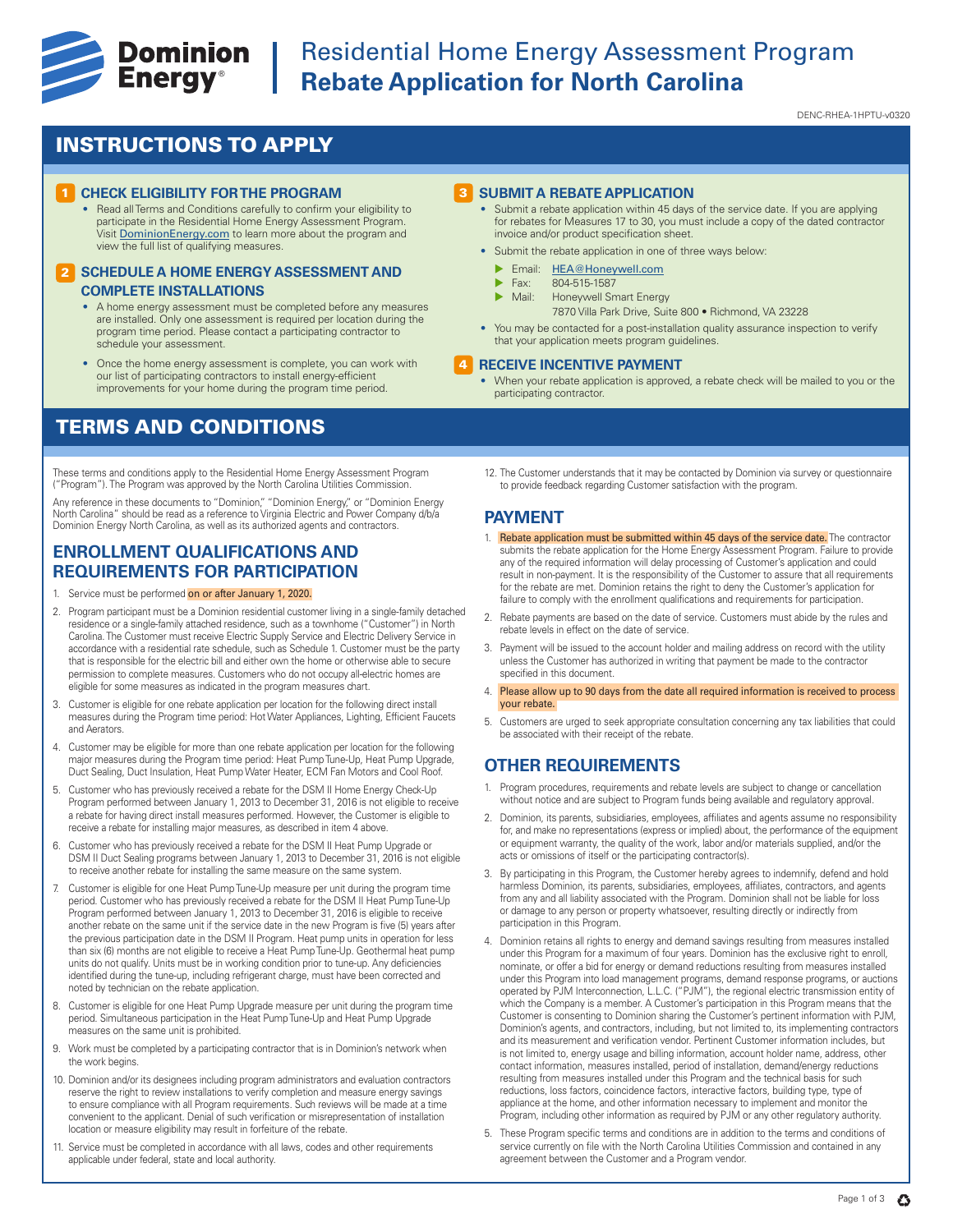

DENC-RHEA-1HPTU-v0320

### Residential Home Energy Assessment Program APPLICATION FOR NORTH CAROLINA **Complete the checklist below and submit all required documents. Rebate cannot be processed with any missing information or blank fields.** APPLICATION CHECKLIST APPLICATION CHECKLIST Who is submitting this rebate application?  $\Box$  Customer  $\Box$  Contractor (Your Initials) HAVE READ THE INSTRUCTIONS AND TERMS AND CONDITIONS ON PAGE 1. Completed home energy assessment. Completed entire rebate application. Attached a copy of the dated invoice from the contractor who performed the work for Measures 17 to 30 only. (Not applicable for Measures 1 to 16) Included the Product Specification Sheet for installing each of the following measures. Please select all that apply and specify item numbers from Rebate Chart. Measure 22 – 26 – HVAC System Upgrade (Submit AHRI Certificate): \_\_\_\_\_\_\_\_\_ Measure 27 – Water Heater Measure 28 – 29 – ECM Fan Motor: \_\_\_\_\_\_\_\_\_\_ Measure 30 – Cool Roof 1 Email: HEA@Honeywell.com 4 **Submit in one of three ways: Fax:** 804-515-1587 2 3 **Mail:** Honeywell Smart Energy, 7870 Villa Park Drive, Suite 800, Richmond, VA 23228 Name on Dominion Energy Account: Dominion Energy Account Number: Service Address: City: City: City: City: City: City: City: City: City: Code: 2.5 and 2.5 and 2.5 and 2.5 and 2.5 and 2.5 and 2.5 and 2.5 and 2.5 and 2.5 and 2.5 and 2.5 and 2.5 and 2.5 and 2.5 and 2.5 and 2.5 and 2.5 and 2.5 and 2.5 and 2. REBATE PAYMENT METHOD  $\Omega$ CUSTOMER DETAILS Key Contact Name: CUSTOMER DETAIL I (Your Initials) understand that my rebate Email Address: incentive in the amount of \$ \_\_\_\_\_\_\_\_\_ will be paid directly to the contractor specified in this document Home Phone: Work Phone: and recognize that I have received the equivalent value of this amount through services provided, unless I  $\Box$  Own  $\Box$  lease this property.  $\Box$  Do you have authority to approve work on the property?  $\Box$  Yes  $\Box$  No check here  $\Box$  to have the rebate check sent to me. *The following question is optional:* Building Type (Check one):  $\Box$  Single-Family Detached Did the rebate incentive offered by Dominion Energy have any influence in your decision Single-Family Attached to have the work performed?  $\Box$  Yes  $\Box$  No *By signing this application, I agree to the above terms and conditions. I authorize Dominion Energy North Carolina to release pertinent electrical usage information through Honeywell Smart Energy as their implementation contractor to the participating contractor listed below. I certify that I am the Dominion Energy North Carolina customer and owner or lessee of the residence described above.* \_\_\_\_\_\_\_\_\_\_\_\_\_\_\_\_\_\_\_\_\_\_\_\_\_\_\_\_\_\_\_\_\_\_\_\_\_\_\_\_\_\_\_\_\_\_\_\_\_\_\_\_\_\_ \_\_\_\_\_\_\_\_\_\_\_\_\_\_\_\_\_\_\_\_\_\_\_\_\_\_\_\_\_\_\_\_\_\_\_\_\_\_\_\_\_\_\_\_\_\_\_\_\_\_\_\_\_\_ \_\_\_\_\_\_\_\_\_\_\_\_\_\_\_\_\_\_\_\_\_\_\_ Customer Name (please print) Customer Signature Date Company Name: Technician Name: ပာ CONTRACTOR DETAILS CONTRACTOR DETAIL Company Street Address Service Date: Service Date: Service Date: Service Date: Service Date: Service Date: Service Date: Service Date: Service Date: Service Date: Service Date: Service Date: Service Date: Service Date: Ser City: State: Zip Code: Company Phone: Email Address: \_\_\_\_\_\_\_\_\_\_\_\_\_\_\_\_\_\_\_\_\_\_\_\_\_\_\_\_\_\_\_\_\_\_\_\_\_\_\_\_\_\_\_\_\_\_\_\_\_\_\_\_\_\_ \_\_\_\_\_\_\_\_\_\_\_\_\_\_\_\_\_\_\_\_\_\_\_ Technician Signature Date

**Example 1-888-366-8280** [DominionEnergy.com](https://www.dominionenergy.com) **Q** HEA@Honeywell.com 1-888-366-8280